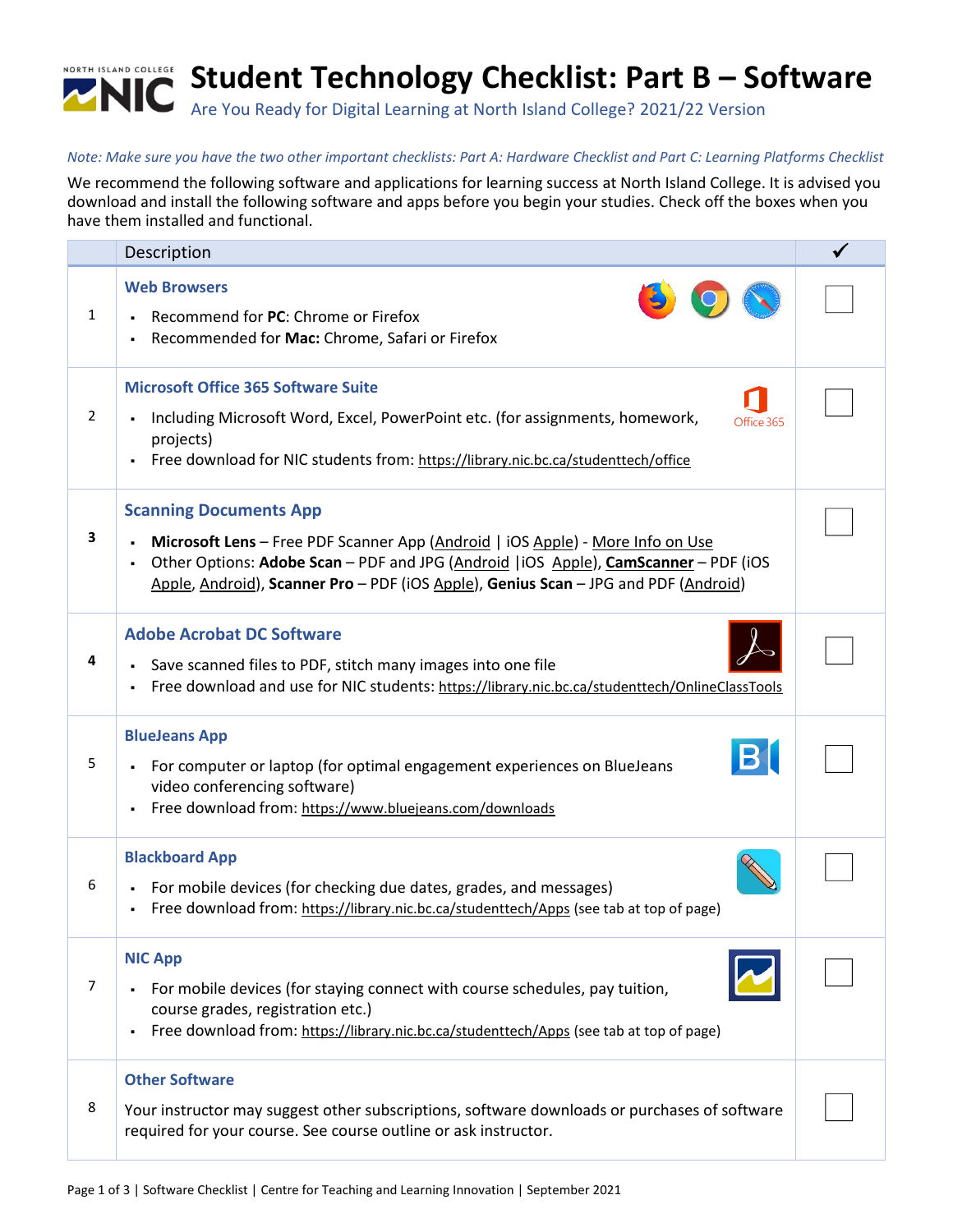## **Student Technical Services: Access Testing**

We recommend you can access and view these pages related to NIC's Student Technical Services team.

These are the key support pages and resources will want to have ready when you have a technology question!



| Component                                    | Description                                                                                                                                                                                                                                           |  |
|----------------------------------------------|-------------------------------------------------------------------------------------------------------------------------------------------------------------------------------------------------------------------------------------------------------|--|
| <b>Locate Home Page</b>                      | • https://library.nic.bc.ca/studenttech/home<br>- This is the home page that includes a calendar of Blackboard Drop-In Sessions<br>for asking questions, learning new features and functions, and gaining more<br>comfort with the learning platform! |  |
| <b>Locate Ask A Question</b><br>Page         | • https://library.nic.bc.ca/studenttech/question<br>. This is the page where you can ask questions!                                                                                                                                                   |  |
| Locate Microsoft Office<br>365 Download Page | - https://library.nic.bc.ca/studenttech/office<br>- This is the page you can download free Office 365 software!                                                                                                                                       |  |

## **MyNIC: Student Portal Testing**

| <b>Email</b><br><b>C. The Real Times Minnesota</b>                                                         | <b>COLLECTION</b> | Later blaket Emmy<br>Seconda Book From Third at annot because within a debut-<br><b>Har Telera</b><br>terrorisal biscopic da Baltanha Barin 19, car actual Library at<br>discussed degra-house from an impairmentation without to the house. | $\mathfrak{a}$<br><br>×<br>$\sim$<br><b>Call</b> | <b>Remodel can be be compatible to the</b><br>Article Hotel Avenue<br>$-$                                                                                                |  |
|------------------------------------------------------------------------------------------------------------|-------------------|----------------------------------------------------------------------------------------------------------------------------------------------------------------------------------------------------------------------------------------------|--------------------------------------------------|--------------------------------------------------------------------------------------------------------------------------------------------------------------------------|--|
| <b>EX Farbene Elvid</b>                                                                                    |                   | <b>EIE</b><br>My To Do                                                                                                                                                                                                                       | w<br>٠                                           | Apply for terminations and for years (includ-<br>International McGrawl                                                                                                   |  |
| <b>Salf-Render</b><br>a constitution and adv all experimentals.                                            |                   | <b>STATE</b><br><b>Second Many Car And I</b><br>The field release for more.<br>There was no date, North                                                                                                                                      | <br><b>TOP</b><br>28                             | Total by boxen as consistent<br>The Universal management of the construction and the product of<br>industry to all through particles and contained and the pro-          |  |
| a station<br><b>There</b><br><b><i><u>Particular Statement of Con-</u></i></b><br>. .<br><b>Investment</b> |                   | <b>Wy Team Siles</b><br><b>WATER AMERICA</b><br><b><i><u>Southe Souther</u></i></b>                                                                                                                                                          | <br><b>HE</b><br>s<br>$\pi$                      | twentier & Countriese<br>Nicolas Fernando para al las forma la provincia de la profesiol<br>There (every 11) of their details are a top provided of internal busy limit. |  |
| <b>Busine Roomed</b><br><b>Samua Report</b>                                                                |                   | <b>Statement Modern</b><br><b>Instruction</b><br>an a su<br><b>FOLD CUSARIES</b>                                                                                                                                                             | <br>                                             | <b>MEAS</b><br>San harm again funnyation machinesiment as follows:                                                                                                       |  |
| <b><i>Insurance Project States</i></b><br><b>Country County</b><br><b>CONTRACT</b>                         |                   | <b>Start Avenue</b><br><b>HERMAN RAY</b>                                                                                                                                                                                                     | w.<br>15<br>٠                                    | <b>Reduct Brookers' Insurance Brooker</b><br><b>Delivery</b>                                                                                                             |  |
|                                                                                                            |                   | <b>Electronic Learning</b><br><b>Information Sections</b>                                                                                                                                                                                    | <br>and .<br>28                                  | <b>The Morrison's Office</b><br>Automobile the countries are the rest countries in the first party in countries of                                                       |  |

We recommend you test that you can log in, navigate, and undertake key activities in MyNIC student portal.

| Component                                                       | Description                                                                                                            |  |
|-----------------------------------------------------------------|------------------------------------------------------------------------------------------------------------------------|--|
| <b>Locate link</b>                                              | - https://www.nic.bc.ca/life-at-nic/mynic/ Direct Login OR<br>• NIC Home Page- Top Right Corner                        |  |
| Can successfully log in                                         | Can successfully log in with your NIC credentials<br>https://library.nic.bc.ca/studenttech/myNIC See Login Info        |  |
| <b>Can find links for</b><br><b>Blackboard Learn</b><br>courses | Can successfully see your Blackboard Learn courses and can click on links<br>٠.<br>to directly access                  |  |
| Can access webmail                                              | Can successfully find and access your email within MyNIC<br>$\blacksquare$                                             |  |
| Can use MyNIC to see<br>my financial<br>information             | Can find your financial information including receipts, charges on account<br>$\blacksquare$<br>and tax information    |  |
| Can find key dates                                              | Can find key dates and important details about deadlines and due dates<br>$\blacksquare$<br>for being a student at NIC |  |
| Can change mailing<br>address                                   | Can locate the area in MyNIC where you can change your mailing address<br>$\blacksquare$                               |  |